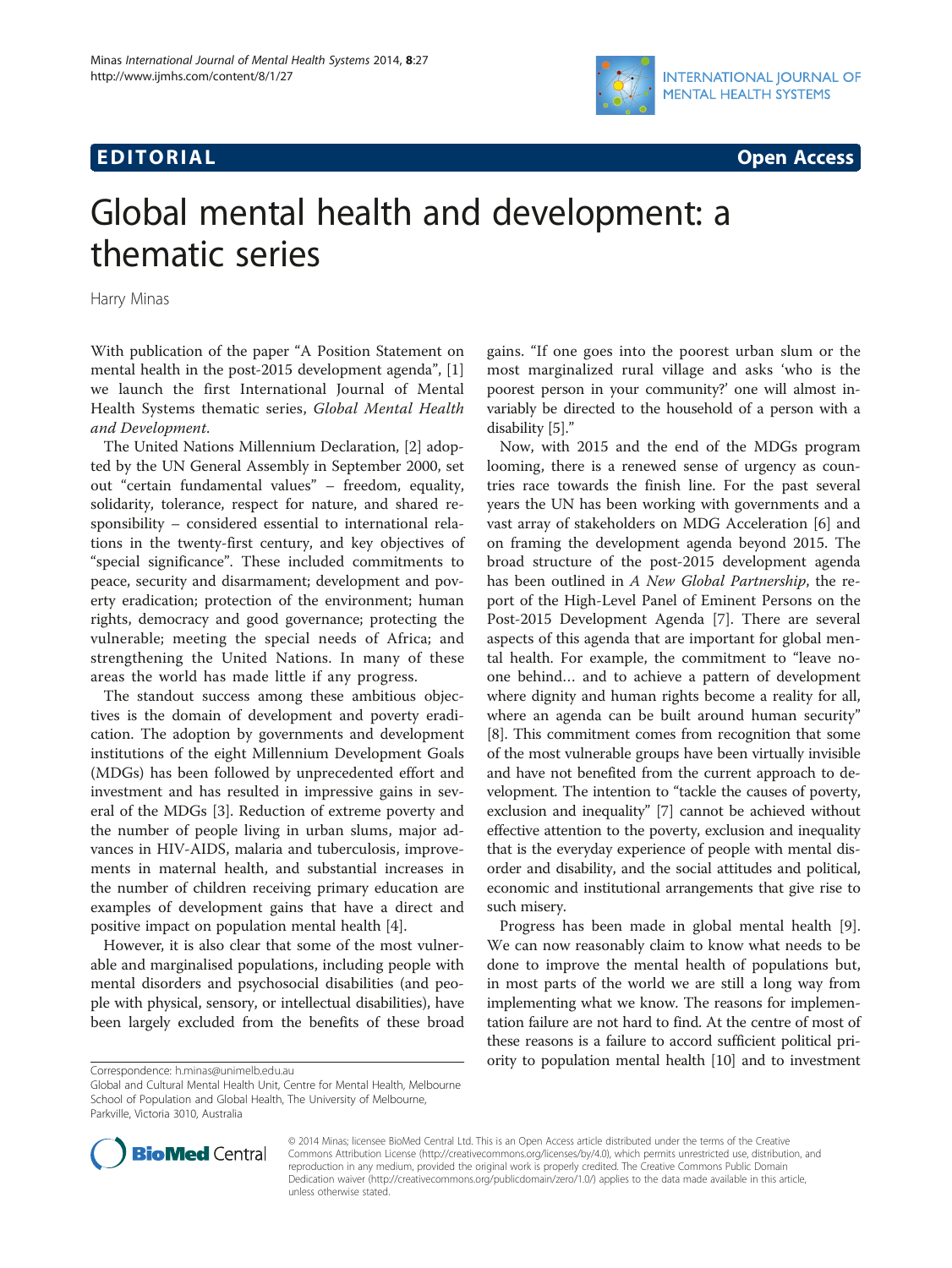<span id="page-1-0"></span>in the development of mental health systems that include attention to mental health promotion, illness prevention and the delivery of treatment and disability services that are effective, accessible, affordable and culturally appropriate.

It is also the case that where there are major deficiencies in mental health there are usually also major deficiencies in general health and social support and protection systems. Effective mental health systems cannot be built in isolation from general health systems, or in isolation from social support and protection systems that ensure protection from extreme poverty and that ensure access to safe housing, dignified employment, education and training opportunities, and protection of human rights [11].

While there is increasingly widespread political support for mental health the investment necessary for development of comprehensive mental health systems has been slow in coming. The primary source of such investment must, of course, be national governments, although civil society organisations and the private sector also have vitally important roles to play. Success in the drive for universal health coverage [12] will be particularly important for people with mental disorders. For those countries that cannot independently fund such development from state resources and are reliant on donor funds the only funding that will be of sufficient scale, and that can be seamlessly connected to other related areas of development, will be from development banks, multilateral and bilateral development agencies and major philanthropic foundations. Building effective mental health systems must be linked to building effective general health and social systems and to national development programs.

The Movement for Global Mental Health (MGMH) describes its core aim as being to "improve services for people living with mental health problems and psychosocial disabilities worldwide, especially in low- and middle-income countries where effective services are often scarce. Two principles are fundamental to the Movement: scientific evidence and human rights." These are ambitious goals. Although some see these goals as overly narrow and medicalised [[13](#page-2-0)] or culturally imperialist [[14\]](#page-2-0) this is a gross and puzzling misreading of the intent and work of people and organisations affiliated with MGMH. It is clear to all, and certainly to MGMH, that improving services for people with mental health problems and psychosocial disabilities, and protecting human rights, will require progress in a large number of areas, many of which are outside, and appropriately beyond the control, of health systems. It is very clear that the kinds of coherent political, economic and social (including cultural) actions that are envisaged as part of the post-2015 development agenda [7] and of the MGMH position statement [1] are essential for progress in global mental health [4].

We now invite submission of manuscripts - research articles and reviews, perspective and debate articles, case studies, guidelines and research protocols - that will illuminate how the core concerns and objectives of global mental health can be effectively integrated with those of the post-2015 development agenda. We will be particularly interested to receive manuscripts focusing on work that seeks to implement the recommendations of the MGMH position statement, [1] the WHO Action Plan [[15\]](#page-2-0) and the Convention on the Rights of Persons with Disabilities [11].

The MGMH Position Statement asserts that attention to mental health is essential for the success of the post-2015 development agenda. The issues raised and the recommendations made in the statement are deserving of detailed, critical and creative exploration.

#### Author information

Head, Global and Cultural Mental Health Unit, Centre for Mental Health, Melbourne School of Population and Global Health, The University of Melbourne; and Editor-in-Chief, International Journal of Mental Health Systems.

Received: 22 June 2014 Accepted: 24 June 2014 Published: 7 July 2014

#### References

- 1. Eaton J, Kakuma R, Wright A, Minas H: A Position Statement on mental health in the post-2015 development agenda. Int J Ment Health Syst 2014, 8:28.
- 2. Resolution adopted by the General Assembly 55/2. United Nations Millennium Declaration. [\[http://www.un.org/millennium/declaration/](http://www.un.org/millennium/declaration/ares552e.htm) [ares552e.htm\]](http://www.un.org/millennium/declaration/ares552e.htm)
- 3. United Nations: The Millennium Development Goals Report 2013. New York: United Nations; 2013.
- 4. Minas H: Human security, complexity and mental health system development. In Global mental health: principles and practice. Edited by Patel V, Minas H, Cohen A, Prince M. New York: Oxford University Press; 2014.
- 5. Groce N: Disability and the Millennium Development Goals: a review of the MDG process and strategies for inclusion of disability issues in Millennium Development Goal efforts. New York: United Nations Publication; 2011.
- 6. United Nations Development Group: MDG Acceleration Framework. New York: United Nations Development Programme; 2011.
- High-Level Panel of Eminent Persons on the Post-2015 Development Agenda: A New Global Partnership: Eradicate Poverty and Transform Economies Through Sustainable Development. New York: United Nations Publications; 2013.
- 8. Commission on Human Security: Human security now. New York: Commission on Human Security; 2003.
- 9. Patel V, Minas H, Cohen A, Prince M: Global mental health: principles and practice. New York: Oxford University Press; 2014.
- 10. Caldas de Almeida J, Minas H, Cayetano C: Generating political commitment for mental health system development. In Global mental health: principles and practice. Edited by Patel V, Minas H, Cohen A, Prince M. New York: Oxford University Press; 2013.
- 11. United Nations: Convention on the Rights of Persons with Disabilities. New York: United Nations; 2006.
- 12. World Health Assembly: Resolution WHA 58/33 Sustainable health financing, universal coverage and social health insurance. Geneva: World Health Organization; 2005.